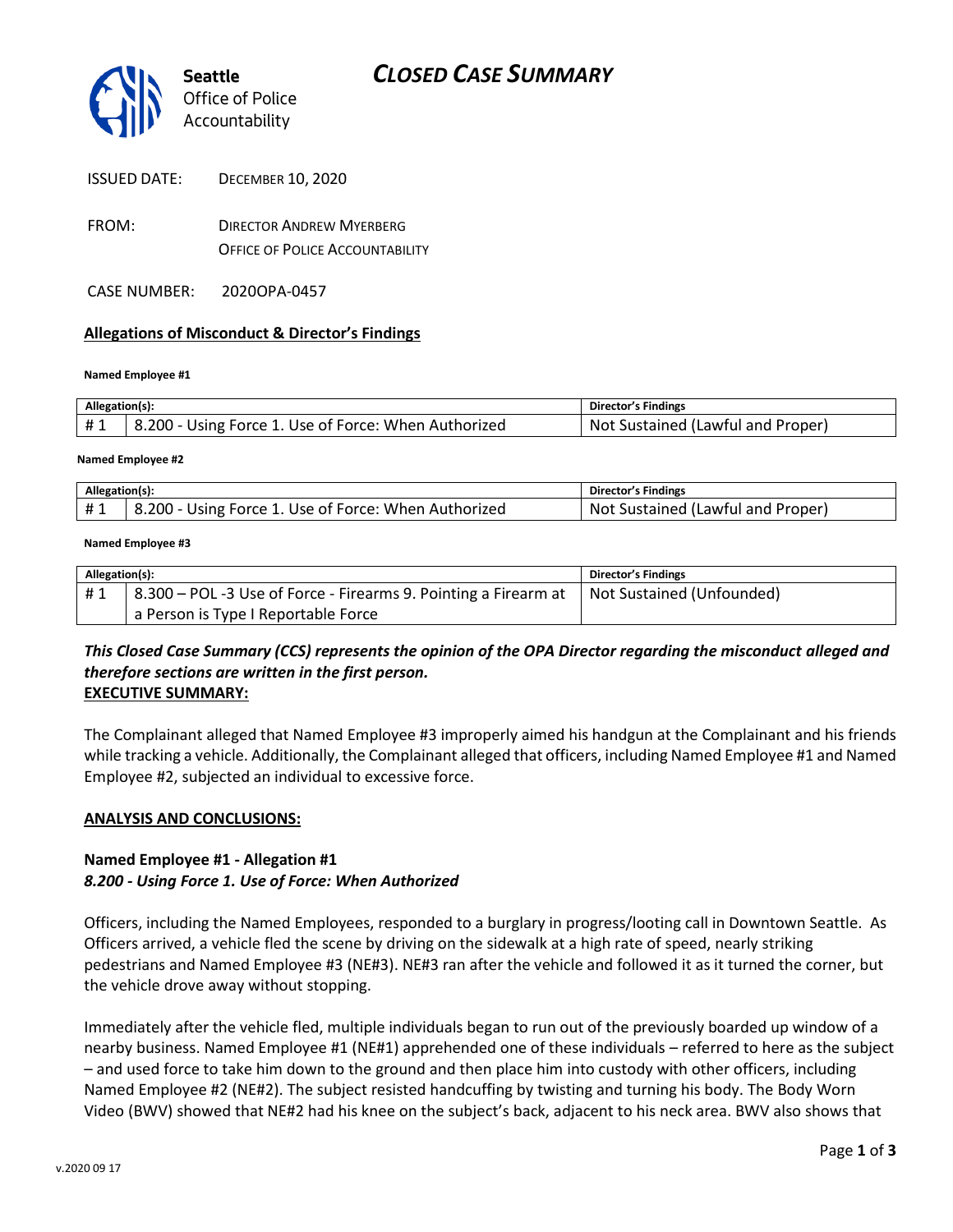# *CLOSED CASE SUMMARY*

OPA CASE NUMBER: 2020OPA-0457

NE#1 also had his knee on the subject's back as the subject was handcuffed. The BWV clearly confirmed that, on neither occasion, did the officers' knees make contact with the subject's neck. The subject was then transferred to the custody of a nearby King County Sheriff's Deputy. The subject broke free from the Deputy and had to be apprehended again. The Seattle Fire Department (SFD) was requested and examined the subject. No injuries to the subject were noted by SFD. Ultimately, the subject was booked into King County Jail for investigation of burglary.

The Complainant witnessed the arrest and force, and filmed portions of the incident on his phone. The Complainant later filed this complaint in which he alleged: (1) that NE#3 pointed his firearm at the Complainant and his friend; and (2) that either NE#2 or NE#3 applied his knee to the arrested subject's neck. This investigation ensued.

As part of its investigation, OPA reviewed the video provided by the Complainant, as well as BWV recorded by the involved officers. OPA also reviewed the written documentation of the incident, including use of force and arrest reports. OPA further reviewed training for how SPD teaches combative handcuffing. Lastly, OPA interviewed the Complainant and his friend who was with him during the incident. OPA did not interview the subject as he could not be located. The subject was interviewed at the scene by a patrol supervisor and, at that time, stated that officers slammed him to the ground. He indicated, however, that he did not think that the officers were trying to hurt him. The subject did complain of shortness of breath and stated that he had asthma, but he never alleged that his airway was restricted or reported any other injuries that would have been consistent with a neck restraint.

SPD Policy 8.200(1) requires that force used by officers be reasonable, necessary, and proportional. Whether force is reasonable depends "on the totality of the circumstances" known to the officers at the time of the force and must be balanced against "the rights of the subject, in light of the circumstances surrounding the event." (SPD Policy 8.200(1).) The policy lists a number of factors that should be weighed when evaluating reasonableness. (*See id*.) Force is necessary where "no reasonably effective alternative appears to exist, and only then to the degree which is reasonable to effect a lawful purpose." (*Id*.) Lastly, the force used must be proportional to the threat posed to the officer. (*Id*.)

As discussed above, the BWV confirmed that neither NE#1 nor NE#2 placed their knee on the subject's neck at any time. With regard to the force they did use, OPA finds that it was consistent with policy. This force included pulling the subject down to the ground, controlling his body, and handcuffing him. Given the subject's active physical resistance, both NE#1 and NE#2 placed their knees on the top of the subject's back in order to secure him to the ground. This was reasonable, necessary, and proportional and effectively ensured that the subject did not harm the officers and that no higher-level force would need to be used.

Moreover, this force was consistent with the training received by NE#1 and NE#2 concerning handcuffing combative subjects. In that training, officers are instructed to place their knees across a subject's shoulder blades/back area, adjacent to the neck. The BWV shows that this is exactly what NE#1 and NE#2 did.

Given the above, OPA recommends that this allegation be Not Sustained – Lawful and Proper as against both NE#1 and NE#2.

Recommended Finding: **Not Sustained (Lawful and Proper)**

**Named Employee #2 - Allegation #1** *8.200 - Using Force 1. Use of Force: When Authorized*



**Seattle** *Office of Police Accountability*